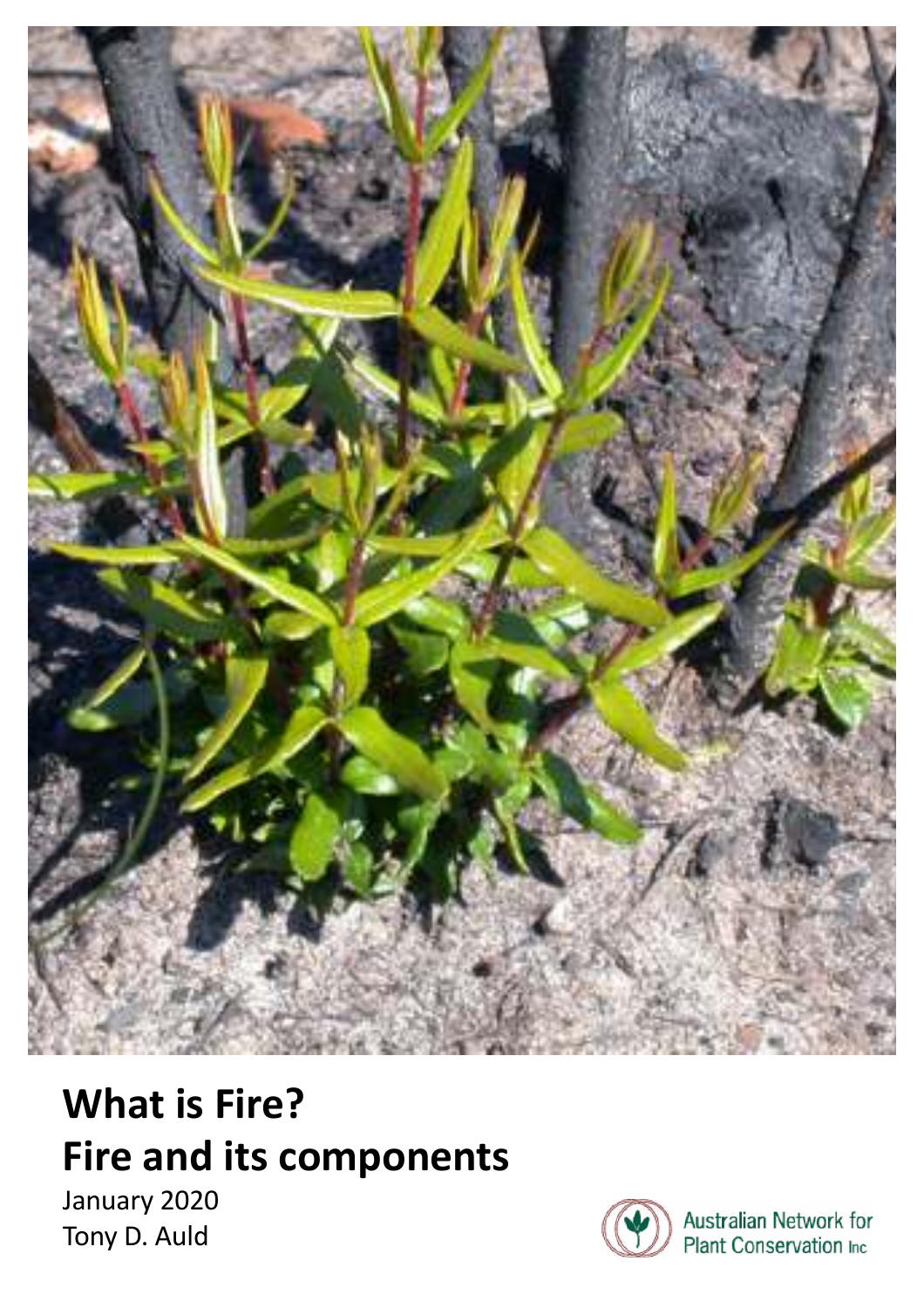# **The Fire Regime**

- **fire frequency how often**
- **fire severity how hot (often fire intensity is used for this)**
- **fire season what time of year**
- **fire spatial extent how much area is burnt and how patchy this burnt area is**

In managing plants, animals and fires, it is important to remember that fires at a particular place can occur at different frequencies (**FIRE FREQUENCY**); will burn at different severities (**FIRE SEVERITY**); occur at different times of the year (**FIRE SEASON**); and will burn different sized areas from small patches to huge expanses (**FIRE SPATIAL EXTENT**). These four components make up what is known as the fire regime and they remind us that fires occur regularly in any fire-prone habitat. For the long term survival of plants and animals, we need to know how they are affected by the interaction between the above four components, i.e., the fire regime. How each of these four components of the fire regime affect plants and animals is shown below; remember though, that all four operate together in nature.



Post fire recovery in the Great Sandy Desert, WA (note dead shrubs, likely acacias, and small Triodias).

# **Fire frequency**

The first thing we need to think about when an area is to be burnt, or when we hear that there has been a fire somewhere, is to ask **when was the area last burnt?** This is because fire frequency is the most important component of the fire regime in terms of the survival of plants. All fires burn areas of vegetation that have been burnt some time before. In the current 2019/2020 fires, this will range from areas burnt in the last 12 months to areas that have not had fire in living memory, and everything in between. For example, large parts of the fire in the Wollemi and Blue Mountains National Parks has burnt over areas where the previous fire was 3-7

years ago, while other areas were long unburnt. Consequently, our bushland is a mosaic of fire histories, with some parts of the bush having had more fires than others, even though to the casual eye it may all appear the same.

Plants that are killed by fire, fire-sensitive plants, rely on seed germination after fires to survive at a particular location. For these plants, there must be sufficient time between successive fires for seedlings to mature and produce more seeds and hence, add seeds to the seed bank. This time will vary between species, with some species like flannel flowers (*Actinotus helianthi*) and sweet-scented wattle (*Acacia suaveolens*) flowering in the first two years after fire. Other species, such as the heath banksia (*Banksia ericifolia*) or *Persoonia pinifolia* may take 4- 7 years to reach maturity. If another fire should occur before these plants have reached reproductive maturity, dramatic changes in the vegetation may occur.



Woody fruits of ti-trees, *Leptospermum* species open after fire and release their seeds

Fire-sensitive plants with woody capsules usually release all their seeds after a fire and no residual seeds remain in cones. These plants are the group which is most susceptible to two fires in short succession. Indeed, they can be eliminated locally if two fires occurring close enough in time to kill any seedlings that emerged after the first fire, before these seedlings had time to mature.

Plants that have seeds stored in the soil usually have some residual seed bank remaining in the soil following post-fire germination. For these species, a second fire before seedlings mature will severely reduce the size of the population, but it may not eliminate species locally. Ideally, land managers with

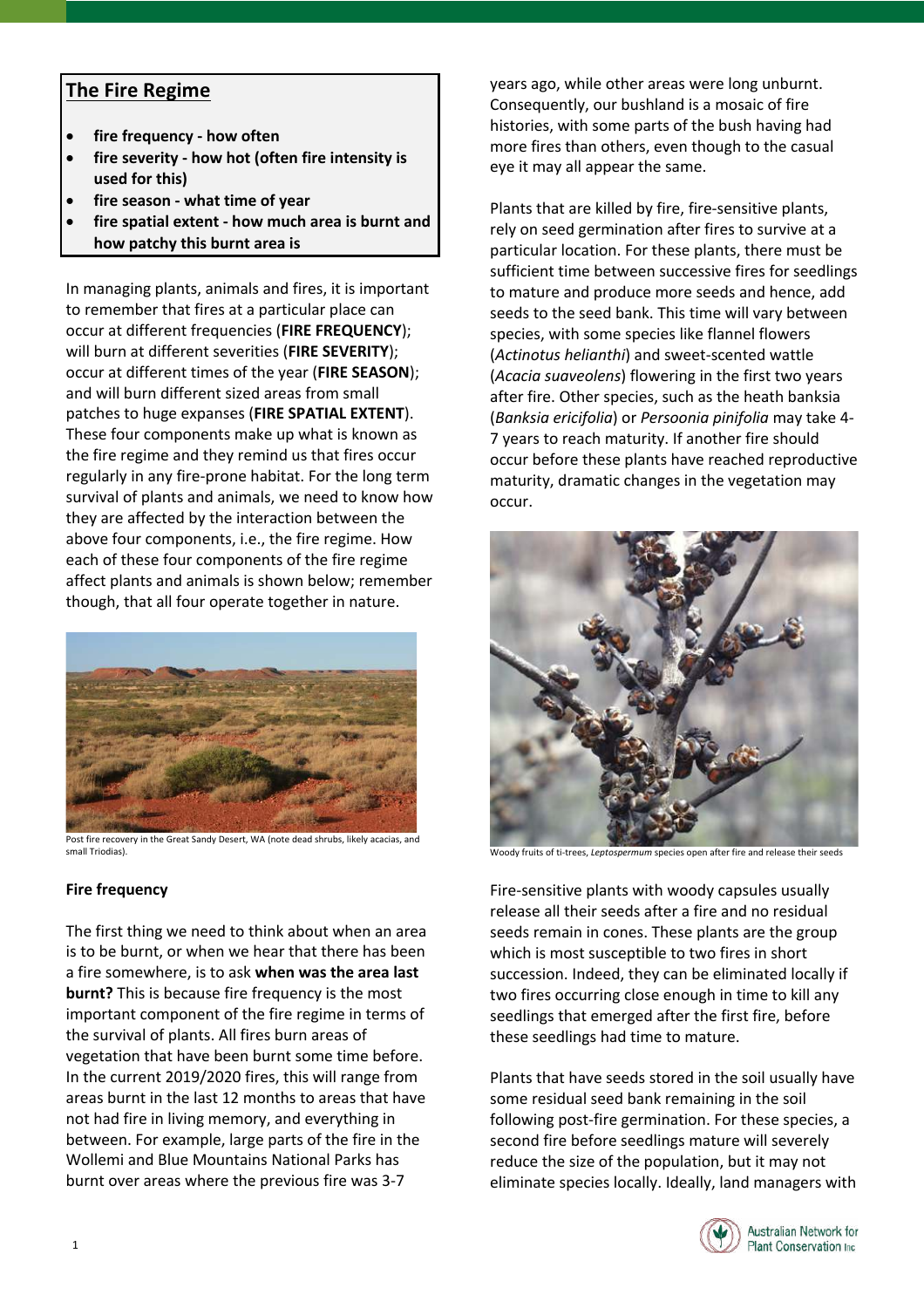concern for conservation of biodiversity should allow the interval between fires to be long enough not only for new seedlings to mature, but at a minimum, several fruiting seasons beyond this so that a sufficiently large seed bank can be established before the next fire occurs. This should allow species to persist at a site.



*Brunoniella australis* flowering 2 weeks after fire.

**The heath banksia (***Banksia ericifolia***), an example of how fire frequency can affect plants that are killed by fire.** This banksia grows to a large shrub of 5 m by 3 m and can dominate heaths and the understorey in woodland plant communities on sandstone and sandy soils from Jervis Bay in NSW to the Queensland border. Each autumn to winter the heath banksia produces large spectacular orange flower spikes. When these are pollinated, they produce woody cones which store seeds between fires in the canopy of the plant (**canopy seed bank strategy**). The heath banksia is killed by fire (**firesensitive)**, and after a fire the dead plants with lots of woody cones stand out as reminders of what the bush looked like before the fire. The heat from the fire helps to open the woody fruits and release lots of seeds onto the soil surface. These seeds germinate when there is sufficient rainfall, resulting in lots of new seedlings of heath banksia after fire.

Where a population of this species is burnt, it begins recovery via seedling germination, and it may take 4- 5 years for these plant to mature and produce more woody fruits. If the population is burnt again before woody fruits can be produced, then it could become locally extinct or if only a few fruits are produced its abundance can be markedly reduced. We have seen this happen before and it may have happened to a range of species in the current 2019/2020 fires.

For those plant species that are capable of surviving a fire and regrowing after a fire (resprouters), it might initially appear that it does not matter how frequent fires are, since these plants survive fires. This is a very simplistic view and in reality not all these types of plants survive all fires. The level of plant mortality will vary between fires, but we expect that the more heat produced by a fire (fire severity), the more mortality there will be amongst resprouting species and the more new plants that need to be recruited to maintain the population into the future. The key for resprouting plants is that there must be sufficient time between some fires at any one place for seedlings to grow big enough to become fire-resistant. Becoming fire-resistant usually involves the development underground of a lignotuber, rootstock or bulb, or in the case of grasstrees, burial of the apical bud sufficiently deep in the soil. Now just how long does it take for the juveniles of resprouting plants to be large enough to survive the next fire? From what we currently know it would appear that it may take the seedlings of some slow growing resprouting species 8-12 years to become big enough to survive a fire, although other species are much quicker. This would mean that even for resprouting plants, we need to allow periods of a decade without fire in order to allow all species to persist at a site. This may not be necessary after all fires, but it is essential after at least some fires.



Reshoots on a branch of *Banksia serrata*.

#### **Fire severity**

How hot a fire is will depend on how much combustible fuel is available, how dry this fuel is, the topography of the area and the weather conditions, such as humidity and windspeed. When an area is burnt, the important thing for plants and animals is how much heat is produced. While fire severity can

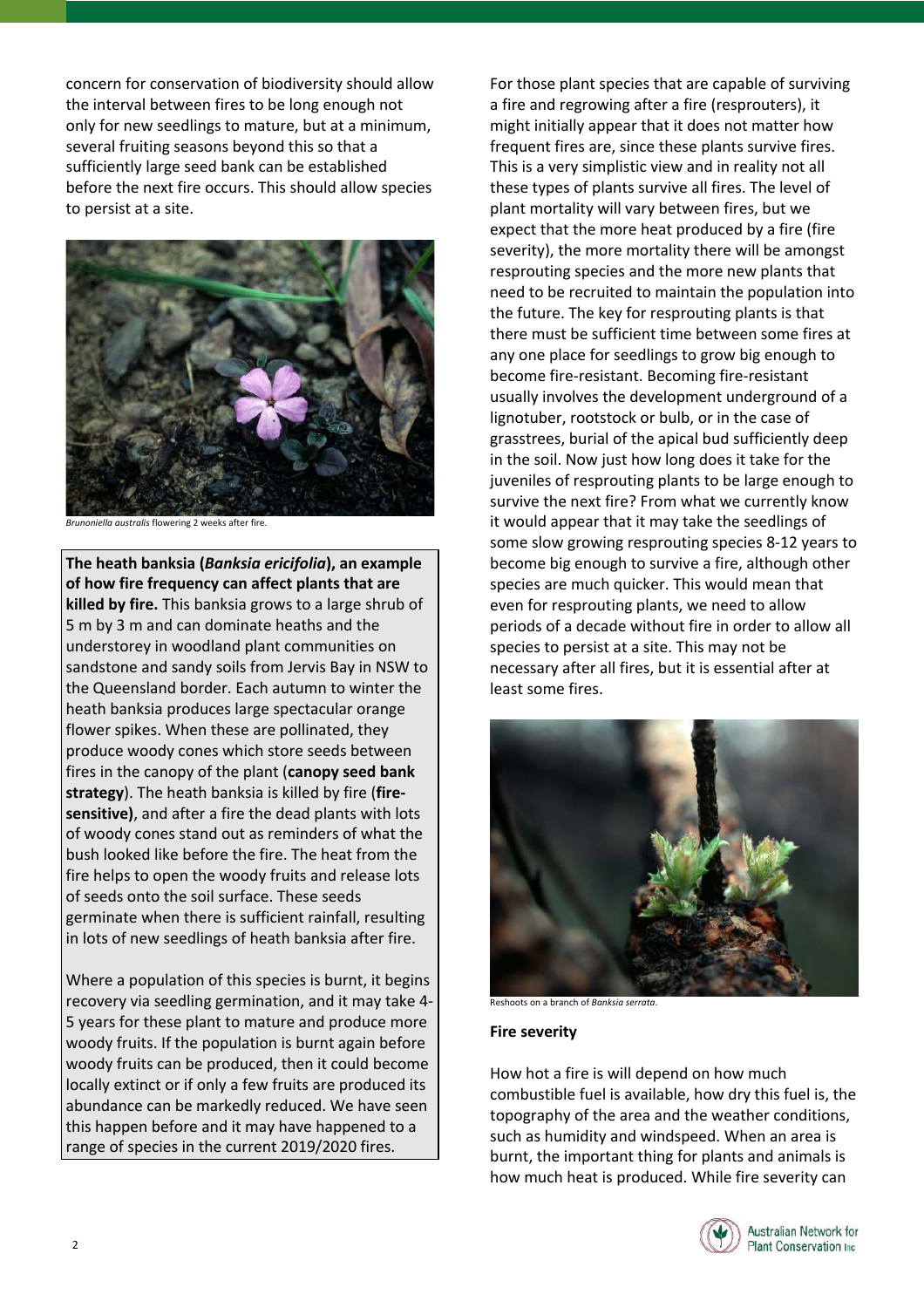vary across the landscape, the 2019/2020 fires have been recognised for being of high severity in many locations due to weather conditions and prolonged drought.

Where the fire is hottest, the flames reach the tree canopy and it is consumed. In other areas, where the fire is less severe, only the shrubs under the trees are actually burnt, and the leaves in the tree canopies are killed by the heat from the fire (scorched). These leaves turn brown and fall from the trees in the first few weeks after a fire. In still other areas, the tree canopies are not heated enough to kill the leaves and they remain green after a fire. In this case, the fire passes though the area at or near the ground and the shrubs may also not have their leaves burnt, but simply scorched. **So even though an area is burnt, the impact of the fire on plants and animals may be very different in different parts of the burnt areas depending on how hot the fire was.** In general, creek gullies, are moister, and so burn with less intensity than drier ridges and slopes. On the other hand, western facing slopes burn with the highest intensity in extreme weather conditions.

How much heat a fire produces can affect the survival of plants, as well as animals. Under severe fires, more resprouting plants are likely to be killed, and longer periods needed before the next fire for recovery, compared with milder fires. Greater soil heating, in severe fires, may kill seeds on or very near the soil surface. However, many plant species have seeds which lie dormant in the soil and for a number of these species the amount of soil heating that occurs during the passage of a fire will govern the amount of germination after the fire. This is particularly the case in wattles and peas (*Acacia*, *Bossiaea*, *Dillwynia*, *Pultenaea*), but it is also likely in a range of other plants, i.e. there can be prolific germination in wattles and peas after severe fires and these species are important in fixing soil nitrogen and making it available to other plants.

# **Fire season**

For the survival of plants, does it matter when the vegetation is burnt? Recent studies have highlighted the importance of fire season on long-term plant persistence. The best known factor is the influence of season on germination after fire: less germination may occur after a cool season burn compared to after a wildfire in summer, in eastern Australia.

Other factors that may be affected by fire season are plant survival in fire, flowering after fire, seed bank availability and plant growth (Miller et al. 2019).



Spectacular displays of Christmas bells, Blandfordia, in the second year after fire.

### **Fire spatial extent**

What is the impact of the spatial extent of fires on plants? Fires come in all shapes and sizes. Some burn very extensive areas, while others may only burn a hectare or so. Within the boundaries of a burnt area, fires may be widespread and burn most of the vegetation, or leave large parts of the vegetation unburnt or only lightly scorched. All fires will be different, depending on: terrain, rate of fire spread, amount of fuel available and its moisture content, weather conditions and the presence of natural or man-made fire breaks. As well, fires burning at night will have different patterns to those burning during the day, as conditions at night are often milder. The result of all this: fires are patchy in area and severity.

For plants, the spatial extent of fires may be particularly important where burns occur on a scale or pattern that allows feral or native animals from surrounding unburnt vegetation to graze heavily on the new green shoots that appear after fire and hence, cause a decline in some plant species. The 2019/20 fires were very extensive, but there are a number of areas that are more patchy e.g., Kosiusczko National park, where regrowth after fire may be severely impacted by feral horses, deer, pigs and rabbits/hares. This will slow the rate of recovery of vegetation, and this is a particular problem for localised rare or threatened species as they recover.